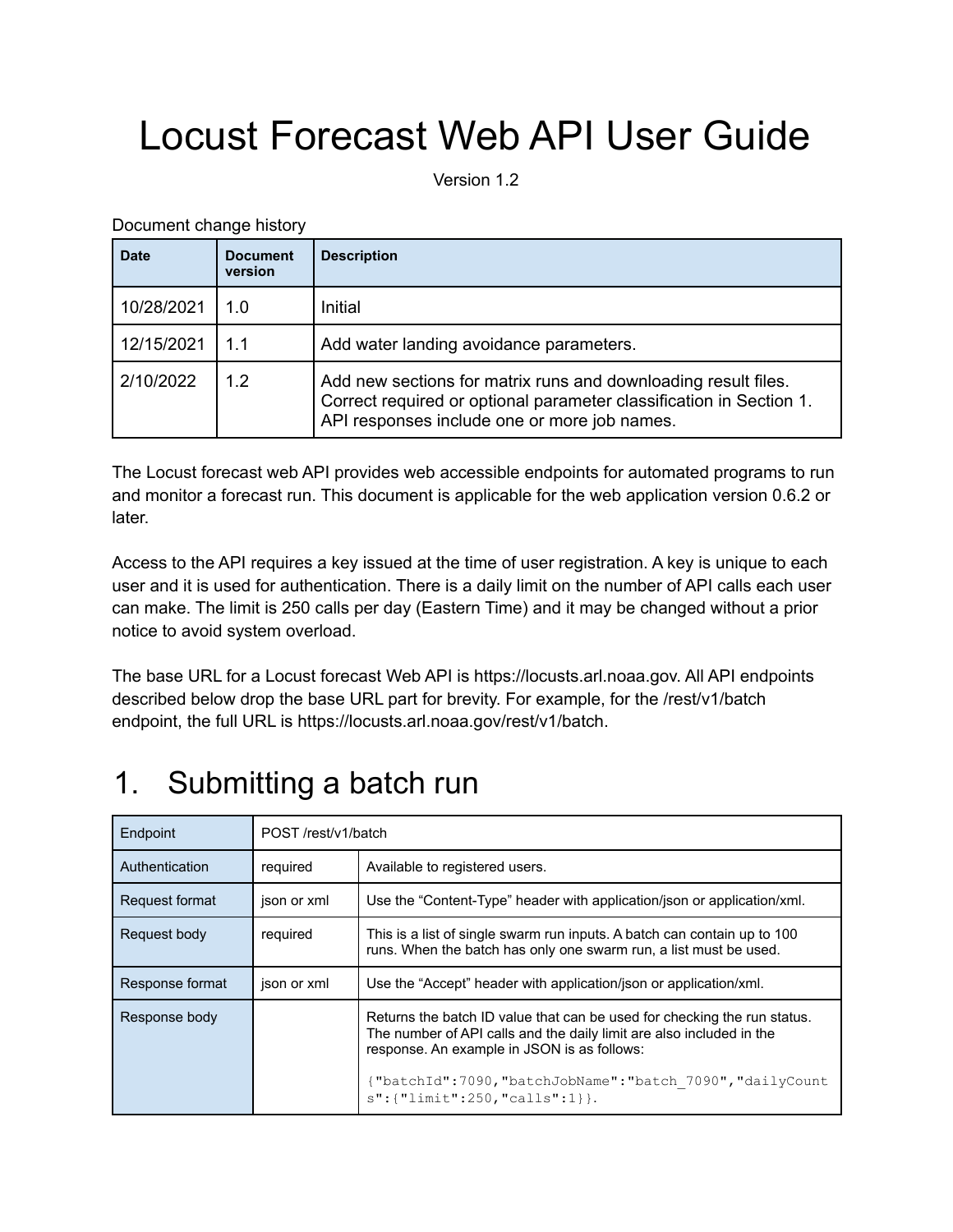Input fields for each single swarm run are shown in the table below. Note that latitude and longitude are the only required input fields.

| <b>Name</b>             | <b>Data</b><br><b>Type</b> | <b>Description</b>                                                                                                                                                                                                                    |
|-------------------------|----------------------------|---------------------------------------------------------------------------------------------------------------------------------------------------------------------------------------------------------------------------------------|
| name                    | string                     | (Optional) Name of the single swarm run. Must consist of<br>alphanumeric characters and/or underscores. The character length<br>must be between 1 and 20. If unspecified, "swarm" will be used.                                       |
| latitude                | number                     | (Required) Latitude of the starting location. Must be between -90 and<br>90 degrees.                                                                                                                                                  |
| longitude               | number                     | (Required) Longitude of the starting location. Must be between -180<br>and 180 degrees.                                                                                                                                               |
| height                  | number                     | (Optional) Starting height in meters. Must be between 0 and 10,000. If<br>unspecified, 500 will be used.                                                                                                                              |
| height <sub>2</sub>     | number                     | (Optional) Additional height of the starting location in meters. Must be<br>between 0 and 10,000. If unspecified, 1000 will be used.                                                                                                  |
| height3                 | number                     | (Optional) Additional height of the starting location in meters. Must be<br>between 0 and 10,000. If unspecified, 1500 will be used.                                                                                                  |
| meteorologicalData      | string                     | (Optional) Name of the meteorological data set. Must be GFS (which<br>has one-degree spatial resolution) or GFS0p25 (for 1/4-degree spatial<br>resolution with shorter temporal range). If unspecified, "GFS0p25" will<br>be used.    |
| startDate               | date                       | (Optional) Start year, month, and day. Must use the YYYY-MM-DD<br>format. If unspecified, today's date (in Eastern Time) will be used.                                                                                                |
| firstDayStartHour       | integer                    | (Optional) Must be between 0 and 23 if used.                                                                                                                                                                                          |
| firstDayStartMinute     | integer                    | (Optional) Must be between 0 and 59 if used.                                                                                                                                                                                          |
| firstDayEndingHour      | integer                    | (Optional) Must be between 0 and 23 if used.                                                                                                                                                                                          |
| firstDayEndingMinute    | integer                    | (Optional) Must be between 0 and 59 if used.                                                                                                                                                                                          |
| durationOfSimulation    | integer                    | (Optional) Number of days. Must be between 1 and 15. Note that the<br>duration may be additionally limited by the meteorological data in use.<br>If unspecified, 3 will be used.                                                      |
| simulationDirection     | integer                    | (Optional) 0: forward in time, 1: backward in time. If unspecified, 0 will<br>be used.                                                                                                                                                |
| nonstopFlight           | boolean                    | (Optional) If set to true, overnight stops are disabled. Note if this<br>parameter is set to true, the landUseBasedFlight parameter below<br>must be set to false. If unspecified, false will be used.                                |
| takeoffTimeAfterSunrise | number                     | (Optional) Takeoff time in hours after sunrise. For example, 2.5 means<br>two and half hours later. Sunrise time is computed each day using the<br>starting location. Must be between 0 and 4.0. If unspecified, 2.0 will be<br>used. |
| landingTimeBeforeSunset | number                     | (Optional) Landing time in hours before sunset. For example, 2.5                                                                                                                                                                      |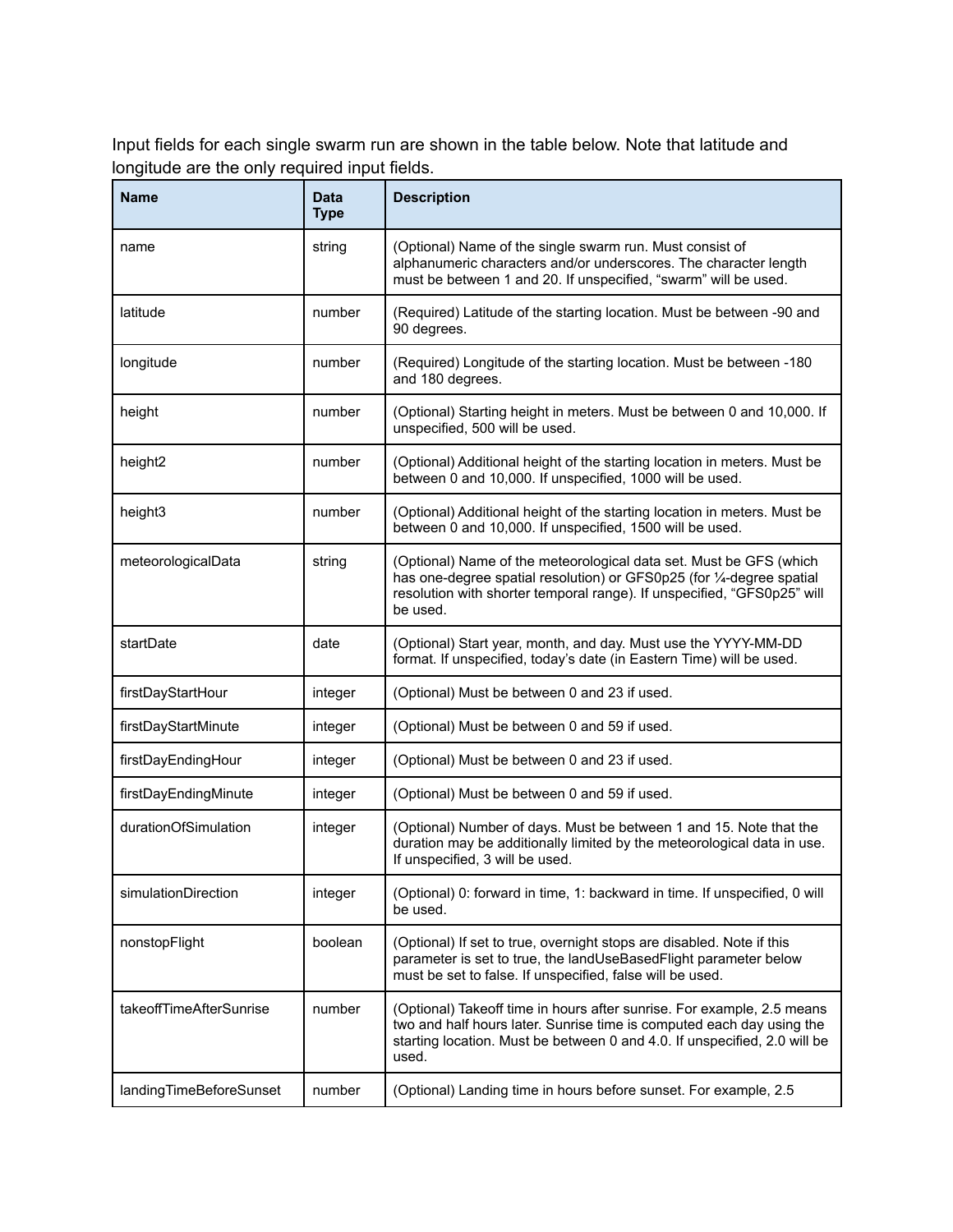|                             |         | means two and half hours prior to sunset. Sunset time is computed<br>each day using the starting location. Must be between 0 and 4.0. If<br>unspecified, 1.0 will be used.                                                                                                                                                                                                                                                                                                                                                                                                                                                                                                                                                                                             |
|-----------------------------|---------|------------------------------------------------------------------------------------------------------------------------------------------------------------------------------------------------------------------------------------------------------------------------------------------------------------------------------------------------------------------------------------------------------------------------------------------------------------------------------------------------------------------------------------------------------------------------------------------------------------------------------------------------------------------------------------------------------------------------------------------------------------------------|
| landUseBasedFlight          | boolean | (Optional) If set to true, the application uses the following three<br>parameters for the swarm to avoid landing over a body of water. Note<br>if this parameter is set to true, the nonstopFlight parameter in the<br>above must be set to false. If unspecified, false will be used.                                                                                                                                                                                                                                                                                                                                                                                                                                                                                 |
| waterFractionThreshold      | number  | (Optional) Threshold water fill fraction of a given landuse / landcover<br>grid cell above which landing in the cell will be avoided. The idea here<br>is that cells on the coast or which contain islands may have some<br>water, but also some land, and the user can specify how much "water"<br>must fill the cell before it is avoided. The application currently uses a<br>0.05 degree grid size (~5 km) for an extended northern Africa domain<br>and a 0.5 degree grid (~50 km) elsewhere in the world. For example,<br>with the value of 0.8, the cell is avoided if more than 80% of the 5 km x<br>5 km cell in northern Africa or 80% of the 50 km x 50 km cell<br>elsewhere is water-filled. Must be between 0 and 1. If unspecified, 0.8<br>will be used. |
| maxFlightDurationInHours    | number  | (Optional) Number of hours that a swarm can fly without landing. If this<br>flight time is reached, and the swarm has not encountered a cell with<br>land, it will land in the water. The application tracks this water landing,<br>but then does not allow the swarm to continue. It is as if the swarm<br>ended when it landed on the water. Must be greater than 0 and less<br>than/equal to 240. If unspecified, 72.0 will be used.                                                                                                                                                                                                                                                                                                                                |
| minRestInHours              | number  | (Optional) Minimum resting period in hours that a swarm must be<br>allowed, once it lands on a non-water surface, before it is allowed to<br>take off again. Must be between 0 and 72. If unspecified, 8.0 will be<br>used.                                                                                                                                                                                                                                                                                                                                                                                                                                                                                                                                            |
| verticalMotion              | integer | (Optional) Must be between 0 and 4. For details, see Hysplit<br>documentation for the vertical motion. If unspecified, 4 will be used.                                                                                                                                                                                                                                                                                                                                                                                                                                                                                                                                                                                                                                 |
| mapBackground               | string  | (Optional) Map background. Supported values are terrain, toner, and<br>arlmap. If unspecified, "terrain" will be used.                                                                                                                                                                                                                                                                                                                                                                                                                                                                                                                                                                                                                                                 |
| spatialPlotRadius           | number  | (Optional) Spatial radius of plots in km from the starting location. Must<br>be 100.0 and 5000.0. If unspecified, 1000.0 will be used.                                                                                                                                                                                                                                                                                                                                                                                                                                                                                                                                                                                                                                 |
| gisFileByDay                | boolean | (Optional) Create shapefiles by day. If unspecified, true will be used.                                                                                                                                                                                                                                                                                                                                                                                                                                                                                                                                                                                                                                                                                                |
| gisFileByHeight             | boolean | (Optional) Create shapefiles by height. If unspecified, false will be<br>used.                                                                                                                                                                                                                                                                                                                                                                                                                                                                                                                                                                                                                                                                                         |
| gisFileByDayHeight          | boolean | (Optional) Create shapefiles by height and then by each day. If<br>unspecified, false will be used.                                                                                                                                                                                                                                                                                                                                                                                                                                                                                                                                                                                                                                                                    |
| gisFileAllTrajectoriesInOne | boolean | (Optional) Create shapefiles containing all trajectories. If unspecified,<br>false will be used.                                                                                                                                                                                                                                                                                                                                                                                                                                                                                                                                                                                                                                                                       |
| useLineShapefile            | boolean | (Optional) Use lines instead of points when creating shapefiles. Points<br>will be used if not specified. If unspecified, false will be used.                                                                                                                                                                                                                                                                                                                                                                                                                                                                                                                                                                                                                          |
| colorOpacity                | number  | (Optional) Opacity (in %) of trajectories on plots. Must be between 0<br>and 100. If unspecified, 50 will be used.                                                                                                                                                                                                                                                                                                                                                                                                                                                                                                                                                                                                                                                     |
| includeHysplitFile          | boolean | (Optional) Include Hysplit files when creating the redistributable zip                                                                                                                                                                                                                                                                                                                                                                                                                                                                                                                                                                                                                                                                                                 |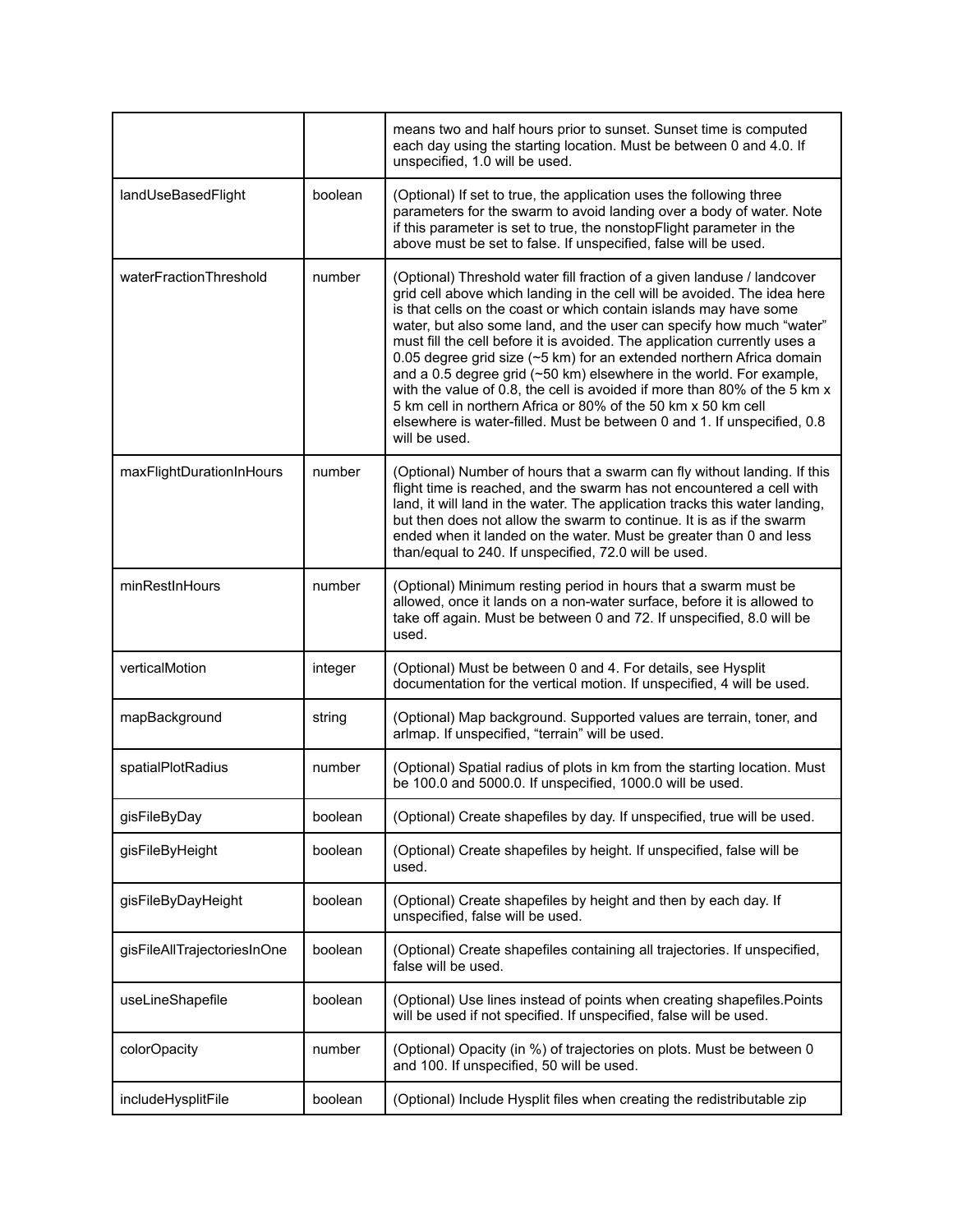|                   |         | file. SETUP, CONTROL, Trajectory dump files, and others are in this<br>category. If unspecified, true will be used. |
|-------------------|---------|---------------------------------------------------------------------------------------------------------------------|
| include mage      | boolean | (Optional) Include image files in the redistributable zip file. If<br>unspecified, true will be used.               |
| includePostscript | boolean | (Optional) Include Postscript files in the redistributable zip file. Ilf<br>unspecified, true will be used.         |
| includePDF        | boolean | (Optional) Include PDF files in the redistributable zip file. If<br>unspecified, true will be used.                 |
| includeShapefile  | boolean | (Optional) Include GIS shapefiles in the redistributable zip file. If<br>unspecified, true will be used.            |
| includeKMZ        | boolean | (Optional) Include Google Earth file in the redistributable zip file. If<br>unspecified, true will be used.         |

A sample request body in the JSON format is shown below. The sample contains two single swarm runs. A separate document describing user authentication when calling the web API also illustrates how to submit a JSON request in Python. This document is provided to authorized users when they receive an API key.

```
[{
```

```
"name" : "swarm1",
"latitude" : 4.0,
"longitude" : 36.0,
"height" : 500.0,
"height2" : 1000.0,
"height3" : 1500.0,
"meteorologicalData" : "GFS",
"startDate" : "2020-04-20",
"durationOfSimulation" : 3,
"simulationDirection" : 0,
"nonstopFlight" : false,
"takeoffTimeAfterSunrise" : 2.0,
"landingTimeBeforeSunset" : 1.0,
"verticalMotion" : 4,
"landUseBasedFlight" : true,
"waterFractionThreshold" : 0.8,
"maxFlightDurationInHours" : 72.0,
"minRestInHours" : 8.0,
"mapBackground" : "terrain",
"spatialPlotRadius" : 500.0,
"gisFileByDay" : true,
"gisFileByHeight" : false,
"gisFileByDayHeight" : false,
"gisFileAllTrajectoriesInOne" : true,
```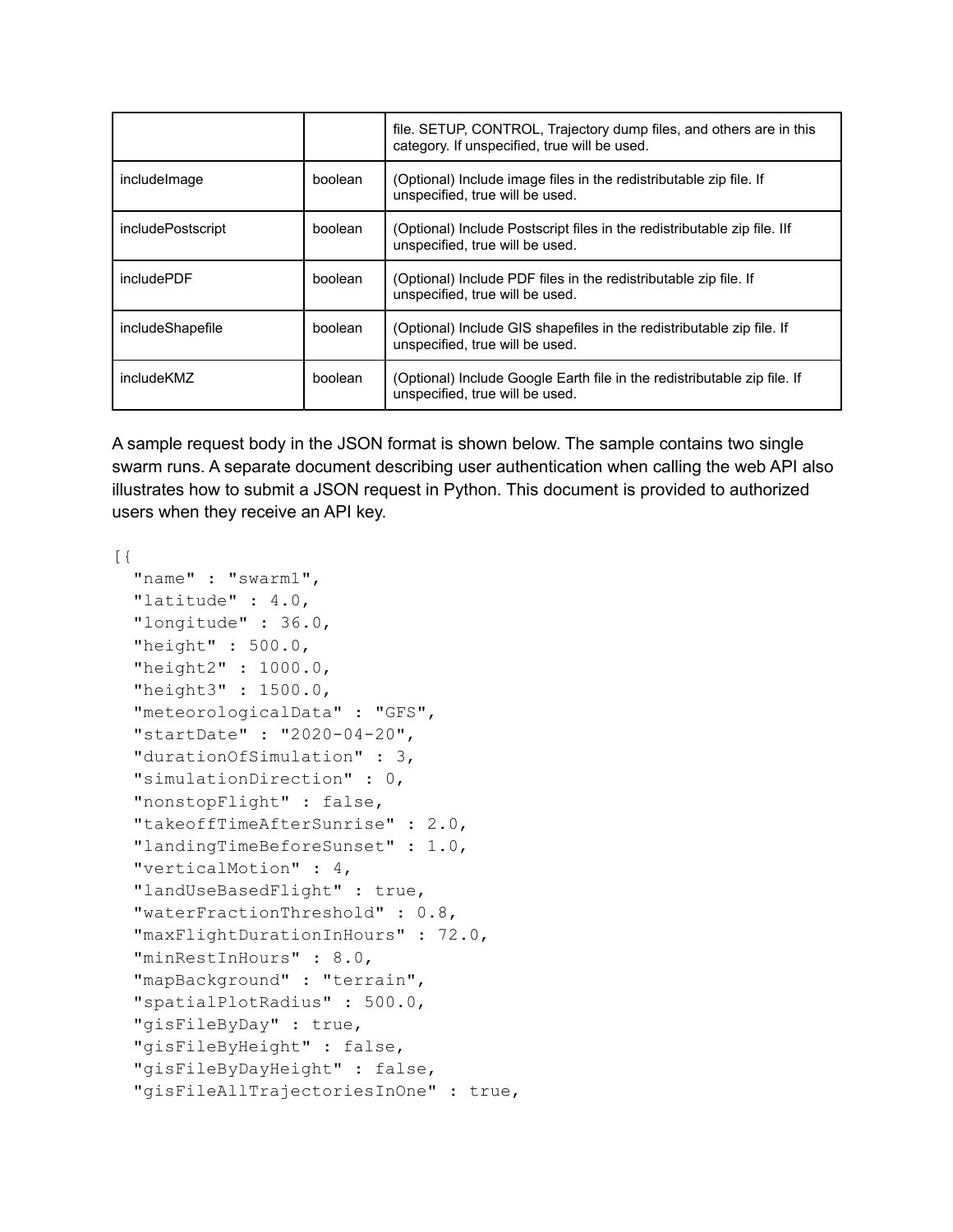```
"useLineShapefile" : true,
  "colorOpacity" : 100,
  "includeHysplitFile" : true,
  "includeImage" : true,
  "includePostscript" : true,
  "includePDF" : true,
  "includeShapefile" : true,
 "includeKMZ" : true
}, {
  "name" : "swarm2",
 "latitude" : 4.5,
  "longitude" : 33.0,
  "height" : 500.0,
  "height2" : 1000.0,
  "height3" : 1500.0,
  "meteorologicalData" : "GFS",
  "startDate" : "2020-04-20",
  "firstDayStartHour" : 8,
  "firstDayStartMinute" : 15,
 "firstDayEndingHour" : 17,
  "firstDayEndingMinute" : 30,
 "durationOfSimulation" : 3,
  "simulationDirection" : 0,
  "nonstopFlight" : false,
  "takeoffTimeAfterSunrise" : 2.0,
  "landingTimeBeforeSunset" : 1.0,
  "landUseBasedFlight" : true,
  "waterFractionThreshold" : 0.8,
  "maxFlightDurationInHours" : 72.0,
  "minRestInHours" : 8.0,
  "verticalMotion" : 4,
  "mapBackground" : "terrain",
  "spatialPlotRadius" : 500.0,
  "gisFileByDay" : true,
  "gisFileByHeight" : false,
  "gisFileByDayHeight" : false,
  "gisFileAllTrajectoriesInOne" : true,
  "useLineShapefile" : true,
  "colorOpacity" : 100,
  "includeHysplitFile" : true,
  "includeImage" : true,
  "includePostscript" : true,
  "includePDF" : true,
  "includeShapefile" : true,
  "includeKMZ" : true
```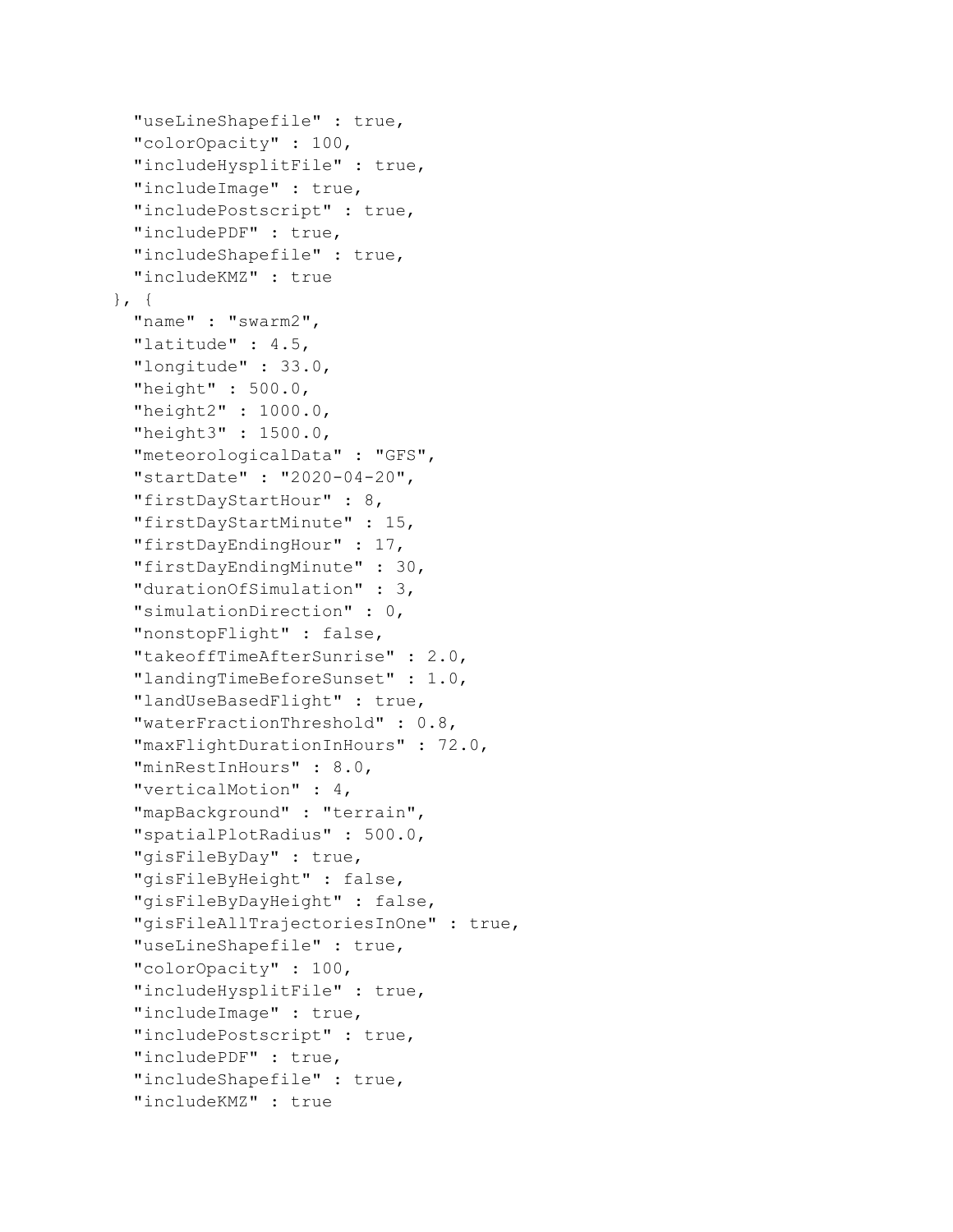# 2. Checking batch run status

| Endpoint        | GET /rest/v1/batch/{BATCH_ID} |                                                                                                                                                                                                                                                                           |  |
|-----------------|-------------------------------|---------------------------------------------------------------------------------------------------------------------------------------------------------------------------------------------------------------------------------------------------------------------------|--|
| Authentication  | required                      | Available to registered users.                                                                                                                                                                                                                                            |  |
| Request         |                               | Replace $\{BATCH\ ID\}$ with an actual batch ID.                                                                                                                                                                                                                          |  |
| Request body    | not used                      |                                                                                                                                                                                                                                                                           |  |
| Response format | json or xml                   | Use the "Accept" header with application/json or application/xml.                                                                                                                                                                                                         |  |
| Response body   |                               | Returns the statuses of the batch run and all of its individual runs. The<br>statuses may be QUEUED, RUNNING, CRASHED,<br>GRAPHICS RUNNING, GRAPHICS FAILED, COMPLETED, and<br>EXPIRED. The number of API calls and the daily limit are also included in<br>the response. |  |

An example output after submitting a batch is shown below. It contains one single swarm run. The run is in the RUNNING state. Note that, in the example, the run ID for the single swarm run is 7091 which is different from the batch run ID, 7090. Job names for the batch and all single swarm runs are included in the response. A job name will be required when downloading a run file via a Web API described in Section 3.

```
{
  "batchId":7090,
  "batchJobName":"batch_7090",
  "status":"RUNNING",
  "dailyCounts":{
    "limit":250,
    "calls":2
  },
  "runs":[
    {
      "id":7091,
      "name":"swarm1",
      "jobName":"swarm1_7091",
      "status":"RUNNING"
    }
  ]
}
```
Another example output after the run is completed. The state is COMPLETED.

{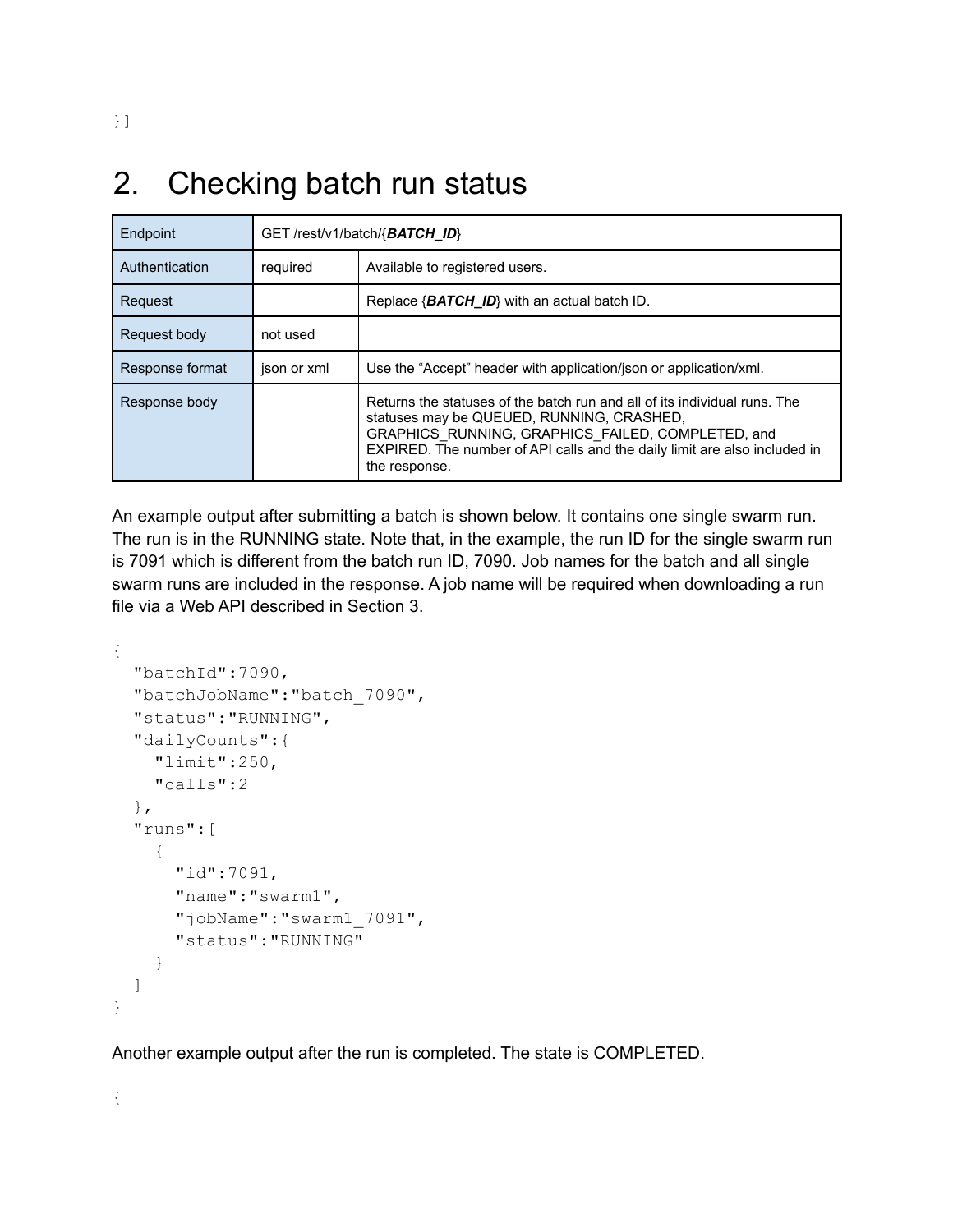```
"batchId":7090,
"batchJobName":"batch_7090",
"status":"COMPLETED",
"dailyCounts":{
  "limit":250,
  "calls":3
},
"runs":[
  {
    "id":7091,
    "name":"swarm1",
    "jobName":"swarm1_7091",
    "status":"COMPLETED"
  }
]
```
}

# 3. Downloading batch run output files

| Endpoint        | GET/pub/{JOB NAME}/{FILE NAME} |                                                                                                                      |  |
|-----------------|--------------------------------|----------------------------------------------------------------------------------------------------------------------|--|
| Authentication  | not required                   |                                                                                                                      |  |
| Request         |                                | Replace $\{JOB \text{ NAME}\}$ and $\{FILE \text{ NAME}\}$ with an actual job name and a<br>file name, respectively. |  |
| Request body    | not used                       |                                                                                                                      |  |
| Response format | see the note<br>on the right.  | Automatically determined by the content of the requested file.                                                       |  |
| Response body   |                                | Returns the file content.                                                                                            |  |

### 3.1. Downloading zipped file of all graphic and diagnostics of a batch

After a batch run completes, a zip file is created that contains all graphics and diagnostics of the batch. The API endpoint for downloading the zip file is always

#### /pub/{*BATCH\_JOB\_NAME*}/{*BATCH\_JOB\_NAME*}.zip

where {**BATCH** JOB NAME} is to be replaced with a batch job name which is found in a batch API response.

The following Python code shows how to download a batch zip file: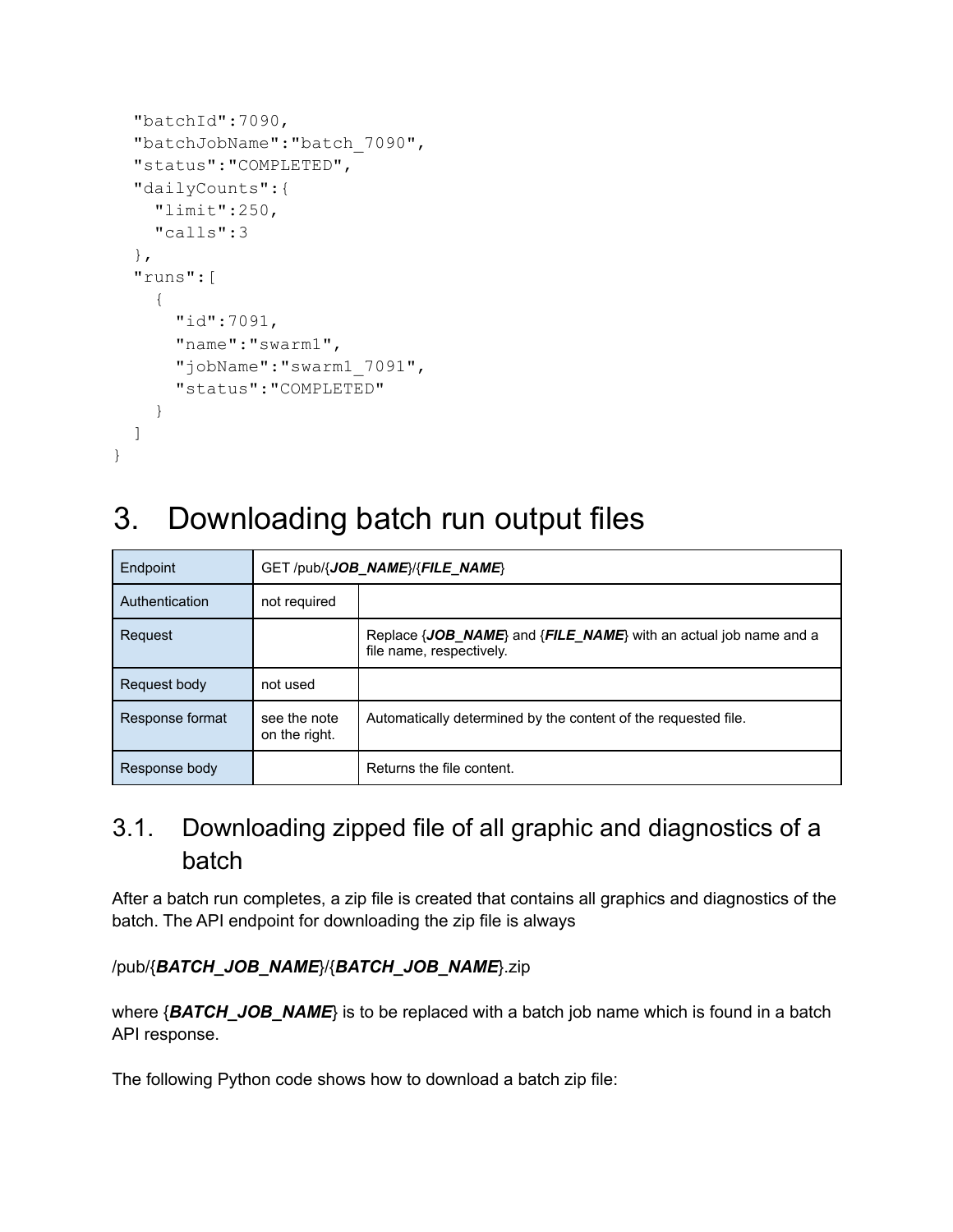```
import requests
job_name = "batch_7090"
file name = "{}}.zip".format(job name)
base_url = "https://locusts.arl.noaa.gov"
url = "\{\} /pub/\{\} / \{\}".format (base url, job name, file name)
r = requests.get(url)
with open(file name, "wb") as f:
  f.write(r.content)
```
#### 3.2. Downloading an output file of a single swarm run

When a single swarm run finishes, a number of files are available for downloading. The API endpoint for downloading a file is

#### /pub/{*JOB\_NAME*}/{*FILE\_NAME*}

where {*JOB\_NAME*} and {*FILE\_NAME*} are to be replaced with a job name and a file name, respectively. Job names can be looked up from a batch status response. The following table shows file names that are available for downloading. Note file names are case-sensitive.

| <b>File name</b>                    | <b>Description</b>                                                                                                                                                                                                                                                                                                                                              |
|-------------------------------------|-----------------------------------------------------------------------------------------------------------------------------------------------------------------------------------------------------------------------------------------------------------------------------------------------------------------------------------------------------------------|
| {JOB_NAME}.zip                      | Zipped file of all graphic and diagnostics of a single swarm run. Parameters<br>includeHysplitFile, includeImage, includePostscript, includePDF,<br>includeShapefile, and includeKMZ can be individually set to include or<br>exclude a certain category of files in the zip file. See the description of these<br>include parameters in Section 1 for details. |
| $\{JOB \text{ NAME}\}\$ tri 001.png | Trajectory plot in the PNG image format.                                                                                                                                                                                                                                                                                                                        |
| {JOB_NAME}_trajplot.ps              | Trajectory plot in the Postscript format.                                                                                                                                                                                                                                                                                                                       |
| {JOB NAME} trajplot.pdf             | Trajectory plot in the PDF format.                                                                                                                                                                                                                                                                                                                              |
| {JOB NAME} HYSPLITtraj.kmz          | Trajectory plot for the Google Earth program.                                                                                                                                                                                                                                                                                                                   |
| $\{JOB \text{ NAME}\}$ gis.zip      | Zipped Geographical Information System (GIS) Shapefiles.                                                                                                                                                                                                                                                                                                        |
| $\{JOB \text{ NAME}\}$ tdump.#      | HYSPLIT trajectory file per day. Note $# = 1, 2, $ denotes first day, second<br>day, and so on, respectively.                                                                                                                                                                                                                                                   |
| {JOB_NAME}_SETUP.#.txt              | HYSPLIT SETUP file per day. Note $# = 1, 2, $ denotes first day, second<br>day, and so on, respectively.                                                                                                                                                                                                                                                        |
| {JOB_NAME}_CONTROL.#.txt            | HYSPLIT CONTROL file per day. Note $# = 1, 2, \ldots$ denotes first day, second<br>day, and so on, respectively.                                                                                                                                                                                                                                                |
| {JOB_NAME}_MESSAGE.#.txt            | HYSPLIT MESSAGE file per day. Note $# = 1, 2, \ldots$ denotes first day, second<br>day, and so on, respectively. A message file contains HYSPLIT diagnostics<br>output.                                                                                                                                                                                         |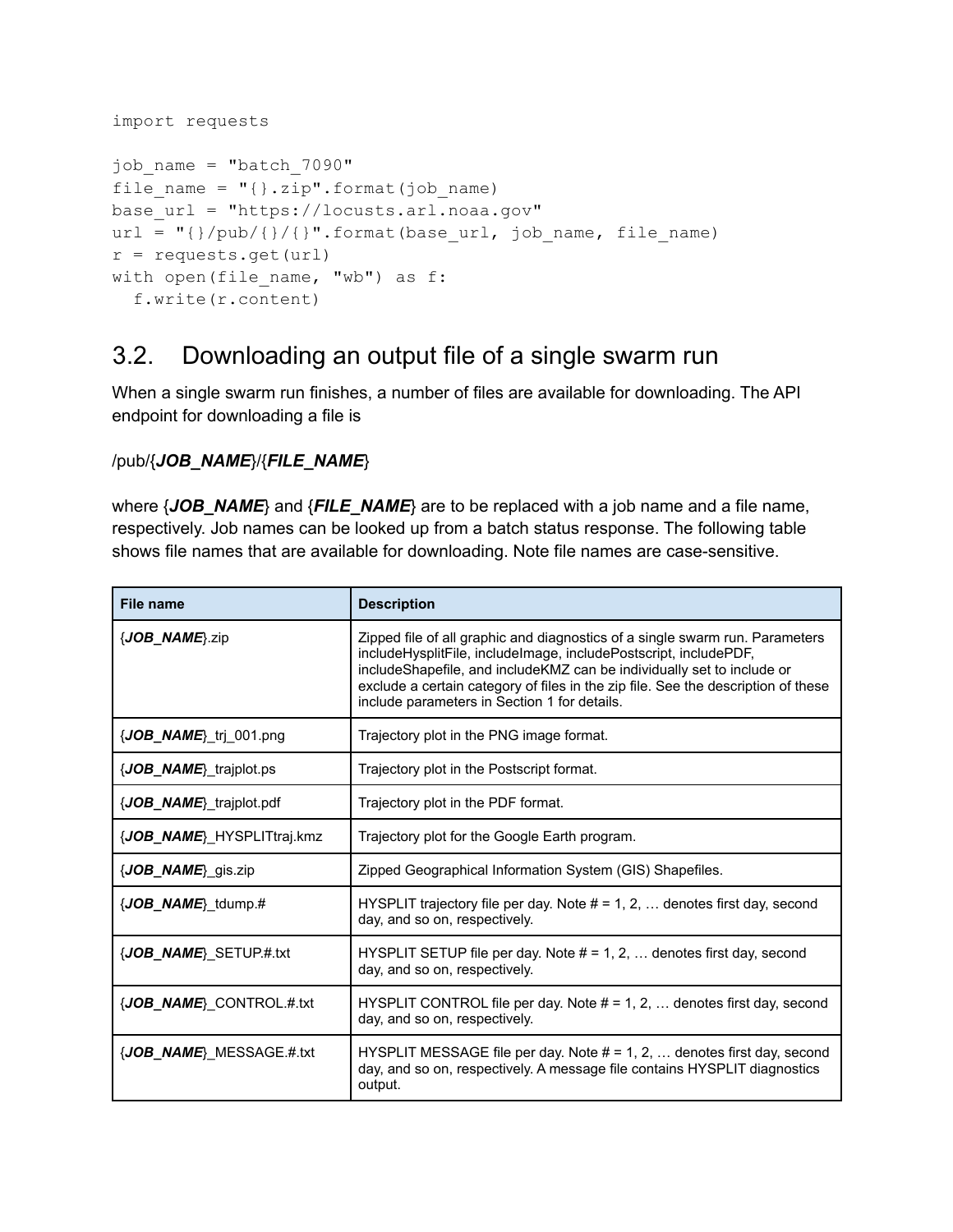The following Python code shows how to download a redistribution zip file:

```
import requests
job_name = "swarm1_7091"
file_name = "{}{ }.zip".format(job_name)
base_url = "https://locusts.arl.noaa.gov"
url = "{\ }/\text{pub}/{\{}'}{\ }.format(base url, job name, file name)
r = \text{requests.get(url)}with open(file name, "wb") as f:
  f.write(r.content)
```
### 4. Submitting a matrix run

| Endpoint        | POST/rest/v1/matrix |                                                                                                                                                                                                      |  |
|-----------------|---------------------|------------------------------------------------------------------------------------------------------------------------------------------------------------------------------------------------------|--|
| Authentication  | required            | Available to registered users.                                                                                                                                                                       |  |
| Request format  | json or xml         | Use the "Content-Type" header with application/json or application/xml.                                                                                                                              |  |
| Request body    | required            | This is a list of max run inputs. See below for a complete list of the inputs.                                                                                                                       |  |
| Response format | json or xml         | Use the "Accept" header with application/json or application/xml.                                                                                                                                    |  |
| Response body   |                     | Returns the matrix run ID value that can be used for checking the run<br>status. The number of API calls and the daily limit are also included in the<br>response. An example in JSON is as follows: |  |
|                 |                     | {"matrixRunId":803,"jobName":"matrix 803","dailyCounts"<br>: {"limit":250, "calls":9} }.                                                                                                             |  |

Input fields for a matrix run are shown below. Almost all input fields are identical to those described in Section 1. The "latitude" and "longitude" input fields have a different meaning. Input fields only available to a matrix run are "latitudeSpacing", "longitudeSpacing", "latitudeCount", "longitudeCount" and "trajectoryFrequencyGridSize". Also note that the default values for "name", "meteorologicalData", and "durationOfSimulation" are different from those for batch runs.

| <b>Name</b> | Data<br><b>Type</b> | <b>Description</b>                                                                                                                                                                               |
|-------------|---------------------|--------------------------------------------------------------------------------------------------------------------------------------------------------------------------------------------------|
| name        | string              | (Optional) Name of the single swarm run. Must consist of<br>alphanumeric characters and/or underscores. The character length<br>must be between 1 and 20. If unspecified, "matrix" will be used. |
| latitude    | number              | (Required) Latitude of the southwest corner of the source matrix. It is a<br>starting location for the first day of the simulation (decimal degrees).<br>Must be between -90 and 90 degrees.     |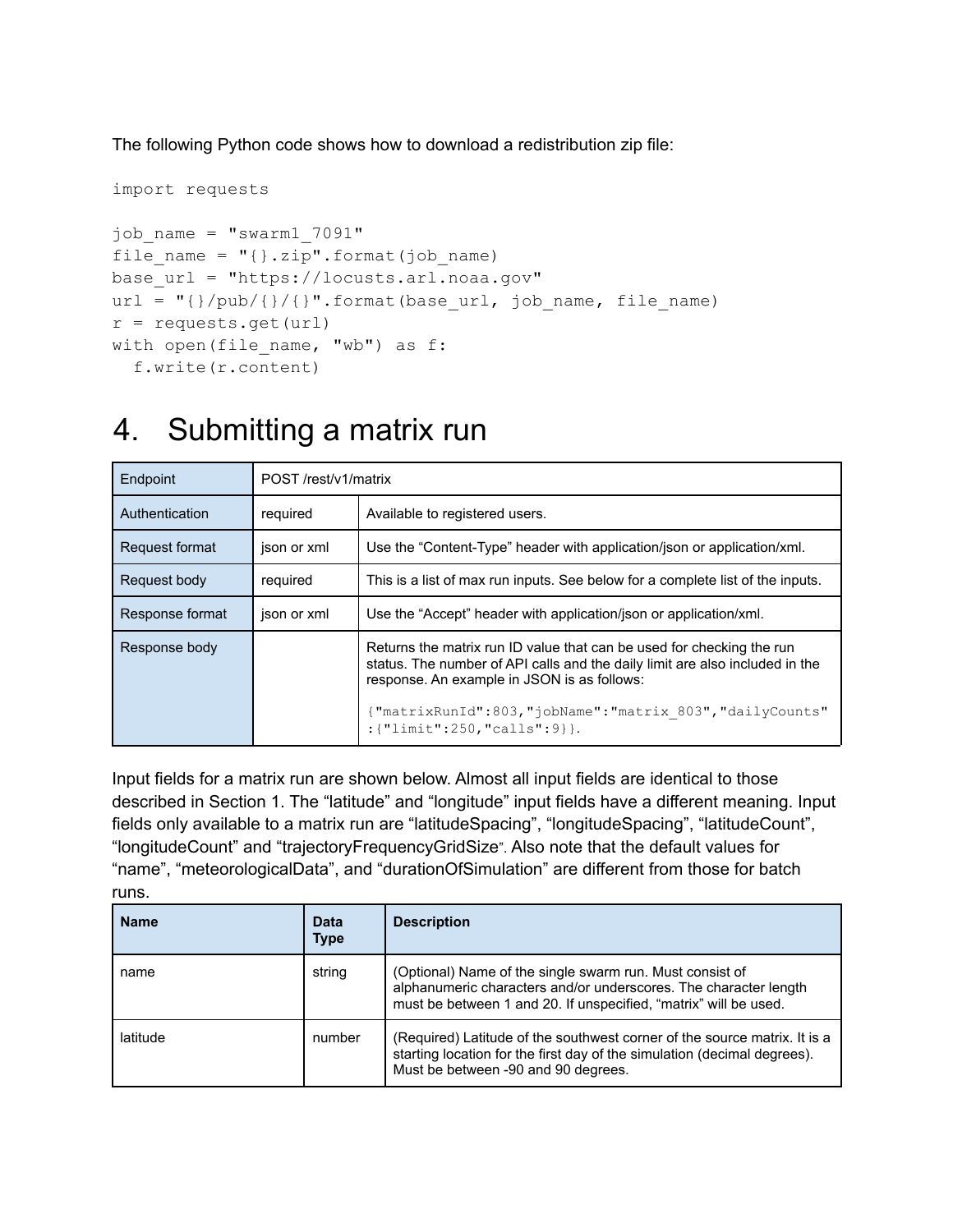| longitude               | number  | (Required) The longitude of the southwest corner of the source matrix.<br>It is a starting location for the first day of the simulation (decimal<br>degrees). Must be between -180 and 180 degrees.                                |
|-------------------------|---------|------------------------------------------------------------------------------------------------------------------------------------------------------------------------------------------------------------------------------------|
| latitudeSpacing         | number  | (Optional) Spacing in latitude between two vertically adjacent starting<br>locations. The value must be in the range (0, 10] degrees excluding<br>zero. If unspecified, 1.0 will be used.                                          |
| longitudeSpacing        | number  | (Optional) Spacing in longitude between two horizontally adjacent<br>starting locations. The value must be in the range (0, 10] degrees<br>excluding zero. If unspecified, 1.0 will be used.                                       |
| latitudeCount           | number  | (Optional) Number of starting locations in the latitude direction, at a<br>fixed longitude. This number times the corresponding number in the<br>longitude direction cannot exceed 125. If unspecified, 3 will be used.            |
| longitudeCount          | number  | (Optional) Number of starting locations in the longitude direction, at a<br>fixed latitude. This number times the corresponding number in the<br>latitude direction cannot exceed 125. If unspecified, 5 will be used.             |
| height                  | number  | (Optional) Starting height in meters. Must be between 0 and 10,000. If<br>unspecified, 500 will be used.                                                                                                                           |
| height <sub>2</sub>     | number  | (Optional) Additional height of the starting location in meters. Must be<br>between 0 and 10,000. If unspecified, 1000 will be used.                                                                                               |
| height3                 | number  | (Optional) Additional height of the starting location in meters. Must be<br>between 0 and 10,000. If unspecified, 1500 will be used.                                                                                               |
| meteorologicalData      | string  | (Optional) Name of the meteorological data set. Must be GFS (which<br>has one-degree spatial resolution) or GFS0p25 (for 1/4-degree spatial<br>resolution with shorter temporal range). If unspecified, "GFS0p25" will<br>be used. |
| startDate               | date    | (Optional) Start year, month, and day. Must use the YYYY-MM-DD<br>format. If unspecified, today's date (in Eastern Time) will be used.                                                                                             |
| firstDayStartHour       | integer | (Optional) Must be between 0 and 23 if used.                                                                                                                                                                                       |
| firstDayStartMinute     | integer | (Optional) Must be between 0 and 59 if used.                                                                                                                                                                                       |
| firstDayEndingHour      | integer | (Optional) Must be between 0 and 23 if used.                                                                                                                                                                                       |
| firstDayEndingMinute    | integer | (Optional) Must be between 0 and 59 if used.                                                                                                                                                                                       |
| durationOfSimulation    | integer | (Optional) Number of days. Must be between 1 and 15. Note that the<br>duration may be additionally limited by the meteorological data in use.<br>If unspecified, 15 will be used.                                                  |
| simulationDirection     | integer | (Optional) 0: forward in time, 1: backward in time. If unspecified, 0 will<br>be used.                                                                                                                                             |
| nonstopFlight           | boolean | (Optional) If set to true, overnight stops are disabled. Note if this<br>parameter is set to true, the landUseBasedFlight parameter below<br>must be set to false. If unspecified, false will be used.                             |
| takeoffTimeAfterSunrise | number  | (Optional) Takeoff time in hours after sunrise. For example, 2.5 means<br>two and half hours later. Sunrise time is computed each day using the<br>starting location. Must be between 0 and 4.0. If unspecified, 2.0 will be       |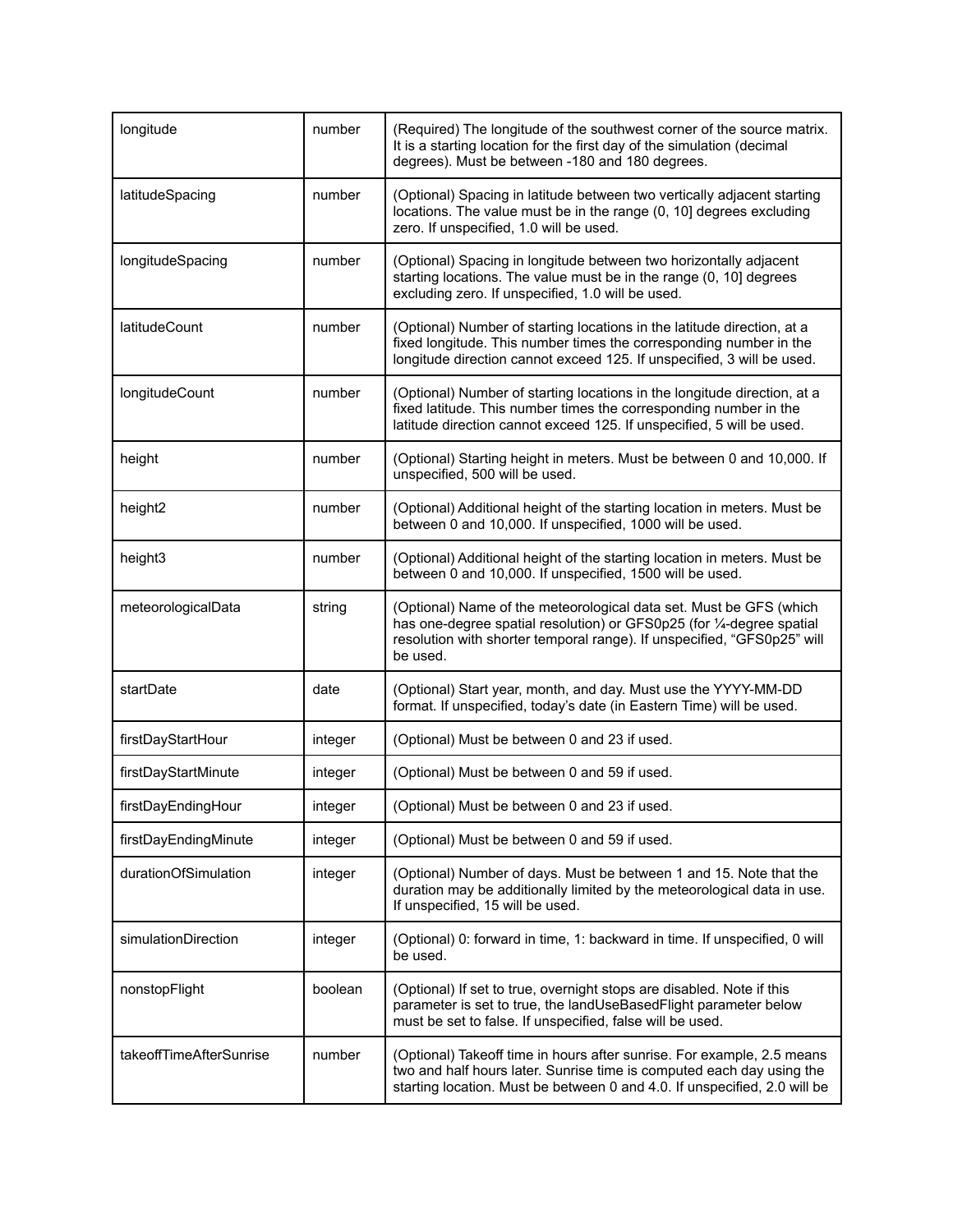|                                 |         | used.                                                                                                                                                                                                                                                                                                                                                                                                                                                                                                                                                                                                                                                                                                                                                                  |
|---------------------------------|---------|------------------------------------------------------------------------------------------------------------------------------------------------------------------------------------------------------------------------------------------------------------------------------------------------------------------------------------------------------------------------------------------------------------------------------------------------------------------------------------------------------------------------------------------------------------------------------------------------------------------------------------------------------------------------------------------------------------------------------------------------------------------------|
| landingTimeBeforeSunset         | number  | (Optional) Landing time in hours before sunset. For example, 2.5<br>means two and half hours prior to sunset. Sunset time is computed<br>each day using the starting location. Must be between 0 and 4.0. If<br>unspecified, 1.0 will be used.                                                                                                                                                                                                                                                                                                                                                                                                                                                                                                                         |
| landUseBasedFlight              | boolean | (Optional) If set to true, the application uses the following three<br>parameters for the swarm to avoid landing over a body of water. Note<br>if this parameter is set to true, the nonstopFlight parameter in the<br>above must be set to false. If unspecified, false will be used.                                                                                                                                                                                                                                                                                                                                                                                                                                                                                 |
| waterFractionThreshold          | number  | (Optional) Threshold water fill fraction of a given landuse / landcover<br>grid cell above which landing in the cell will be avoided. The idea here<br>is that cells on the coast or which contain islands may have some<br>water, but also some land, and the user can specify how much "water"<br>must fill the cell before it is avoided. The application currently uses a<br>0.05 degree grid size (~5 km) for an extended northern Africa domain<br>and a 0.5 degree grid (~50 km) elsewhere in the world. For example,<br>with the value of 0.8, the cell is avoided if more than 80% of the 5 km x<br>5 km cell in northern Africa or 80% of the 50 km x 50 km cell<br>elsewhere is water-filled. Must be between 0 and 1. If unspecified, 0.8<br>will be used. |
| maxFlightDurationInHours        | number  | (Optional) Number of hours that a swarm can fly without landing. If this<br>flight time is reached, and the swarm has not encountered a cell with<br>land, it will land in the water. The application tracks this water landing,<br>but then does not allow the swarm to continue. It is as if the swarm<br>ended when it landed on the water. Must be greater than 0 and less<br>than/equal to 240. If unspecified, 72.0 will be used.                                                                                                                                                                                                                                                                                                                                |
| minRestInHours                  | number  | (Optional) Minimum resting period in hours that a swarm must be<br>allowed, once it lands on a non-water surface, before it is allowed to<br>take off again. Must be between 0 and 72. If unspecified, 8.0 will be<br>used.                                                                                                                                                                                                                                                                                                                                                                                                                                                                                                                                            |
| verticalMotion                  | integer | (Optional) Must be between 0 and 4. For details, see Hysplit<br>documentation for the vertical motion. If unspecified, 4 will be used.                                                                                                                                                                                                                                                                                                                                                                                                                                                                                                                                                                                                                                 |
| trajectoryFrequencyGridSiz<br>e | number  | (Optional) Grid size in degrees for counting trajectory frequency. Must<br>be greater than 0 and less than/equal to 2.0. If unspecified, 0.25 will<br>be used.                                                                                                                                                                                                                                                                                                                                                                                                                                                                                                                                                                                                         |
| mapBackground                   | string  | (Optional) Map background. Supported values are terrain, toner, and<br>arlmap. If unspecified, "terrain" will be used.                                                                                                                                                                                                                                                                                                                                                                                                                                                                                                                                                                                                                                                 |
| spatialPlotRadius               | number  | (Optional) Spatial radius of plots in km from the starting location. Must<br>be 100.0 and 5000.0. If unspecified, 1000.0 will be used.                                                                                                                                                                                                                                                                                                                                                                                                                                                                                                                                                                                                                                 |
| gisFileByDay                    | boolean | (Optional) Create shapefiles by day. If unspecified, true will be used.                                                                                                                                                                                                                                                                                                                                                                                                                                                                                                                                                                                                                                                                                                |
| gisFileByHeight                 | boolean | (Optional) Create shapefiles by height. If unspecified, false will be<br>used.                                                                                                                                                                                                                                                                                                                                                                                                                                                                                                                                                                                                                                                                                         |
| gisFileByDayHeight              | boolean | (Optional) Create shapefiles by height and then by each day. If<br>unspecified, false will be used.                                                                                                                                                                                                                                                                                                                                                                                                                                                                                                                                                                                                                                                                    |
| gisFileAllTrajectoriesInOne     | boolean | (Optional) Create shapefiles containing all trajectories. If unspecified,<br>false will be used.                                                                                                                                                                                                                                                                                                                                                                                                                                                                                                                                                                                                                                                                       |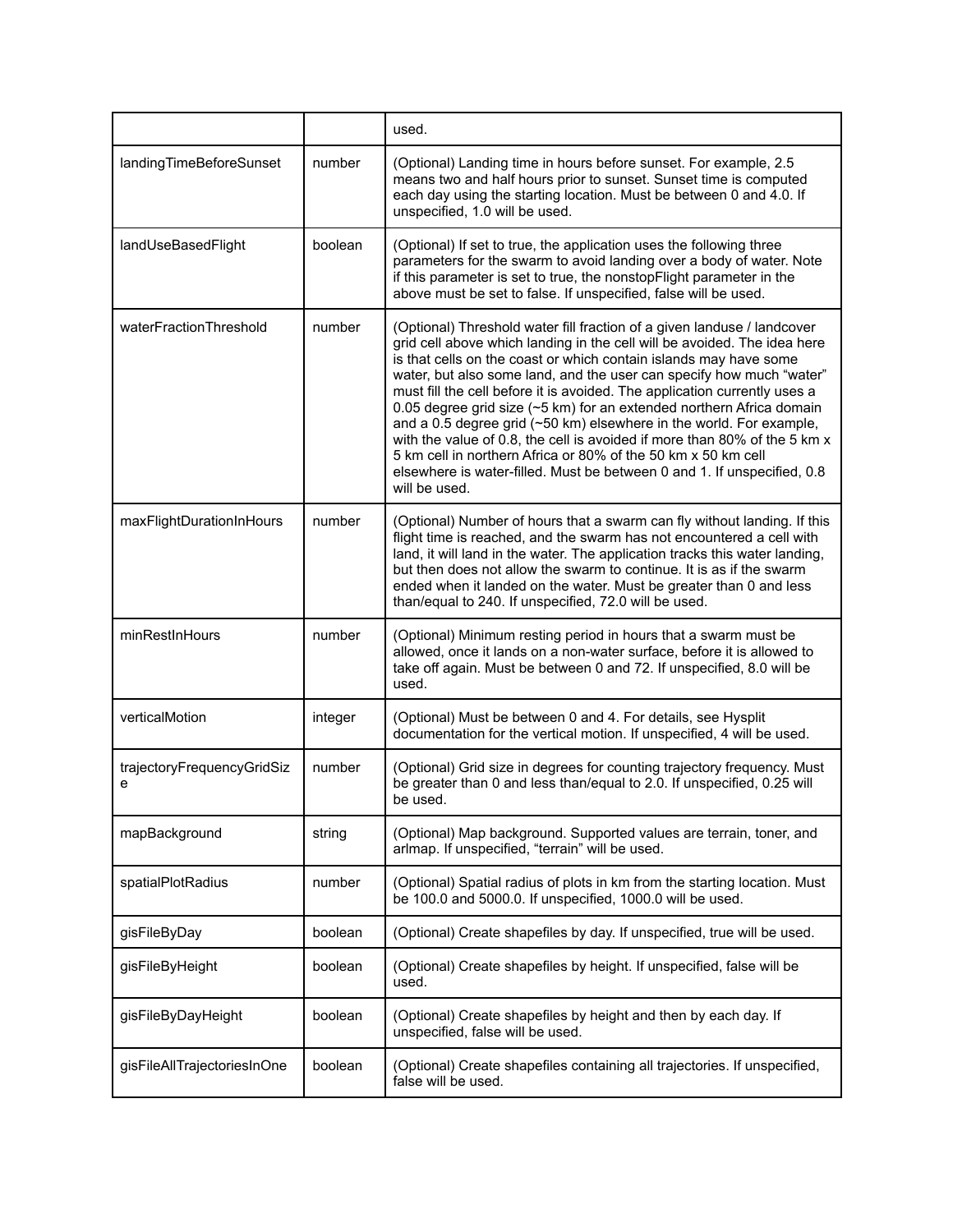| useLineShapefile   | boolean | (Optional) Use lines instead of points when creating shapefiles. Points<br>will be used if unspecified.                                                                                       |
|--------------------|---------|-----------------------------------------------------------------------------------------------------------------------------------------------------------------------------------------------|
| colorOpacity       | number  | (Optional) Opacity (in %) of trajectories on plots. Must be between 0<br>and 100. If unspecified, 50 will be used.                                                                            |
| includeHysplitFile | boolean | (Optional) Include Hysplit files when creating the redistributable zip<br>file. SETUP, CONTROL, Trajectory dump files, and others are in this<br>category. If unspecified, true will be used. |
| include mage       | boolean | (Optional) Include image files in the redistributable zip file. If<br>unspecified, true will be used.                                                                                         |
| includePostscript  | boolean | (Optional) Include Postscript files in the redistributable zip file. If<br>unspecified, true will be used.                                                                                    |
| includePDF         | boolean | (Optional) Include PDF files in the redistributable zip file. If<br>unspecified, true will be used.                                                                                           |
| includeShapefile   | boolean | (Optional) Include GIS shapefiles in the redistributable zip file. If<br>unspecified, true will be used.                                                                                      |
| includeKMZ         | boolean | (Optional) Include Google Earth file in the redistributable zip file. If<br>unspecified, true will be used.                                                                                   |

A sample request body in the JSON format is shown below. The sample sets up  $3 \times 5$ hypothetical starting locations using 0.5 degree spacings in latitude and in longitude. The lower left (or the southwest) corner is placed at latitude = -0.6822 deg and longitude = 35.1958 deg. A separate document describing user authentication when calling the web API also illustrates how to submit a JSON request in Python. This document is provided to authorized users when they receive an API key.

```
{
```

```
"name" : "matrix1",
"latitude" : -0.6822,
"longitude" : 35.1958,
"latitudeSpacing" : 0.5,
"longitudeSpacing" : 0.5,
"latitudeCount" : 3,
"longitudeCount" : 5,
"height" : 500.0,
"height2" : 1000.0,
"height3" : 1500.0,
"meteorologicalData" : "GFS",
"startDate" : "2022-02-01",
"durationOfSimulation" : 10,
"simulationDirection" : 0,
"nonstopFlight" : false,
"takeoffTimeAfterSunrise" : 2.0,
"landingTimeBeforeSunset" : 1.0,
```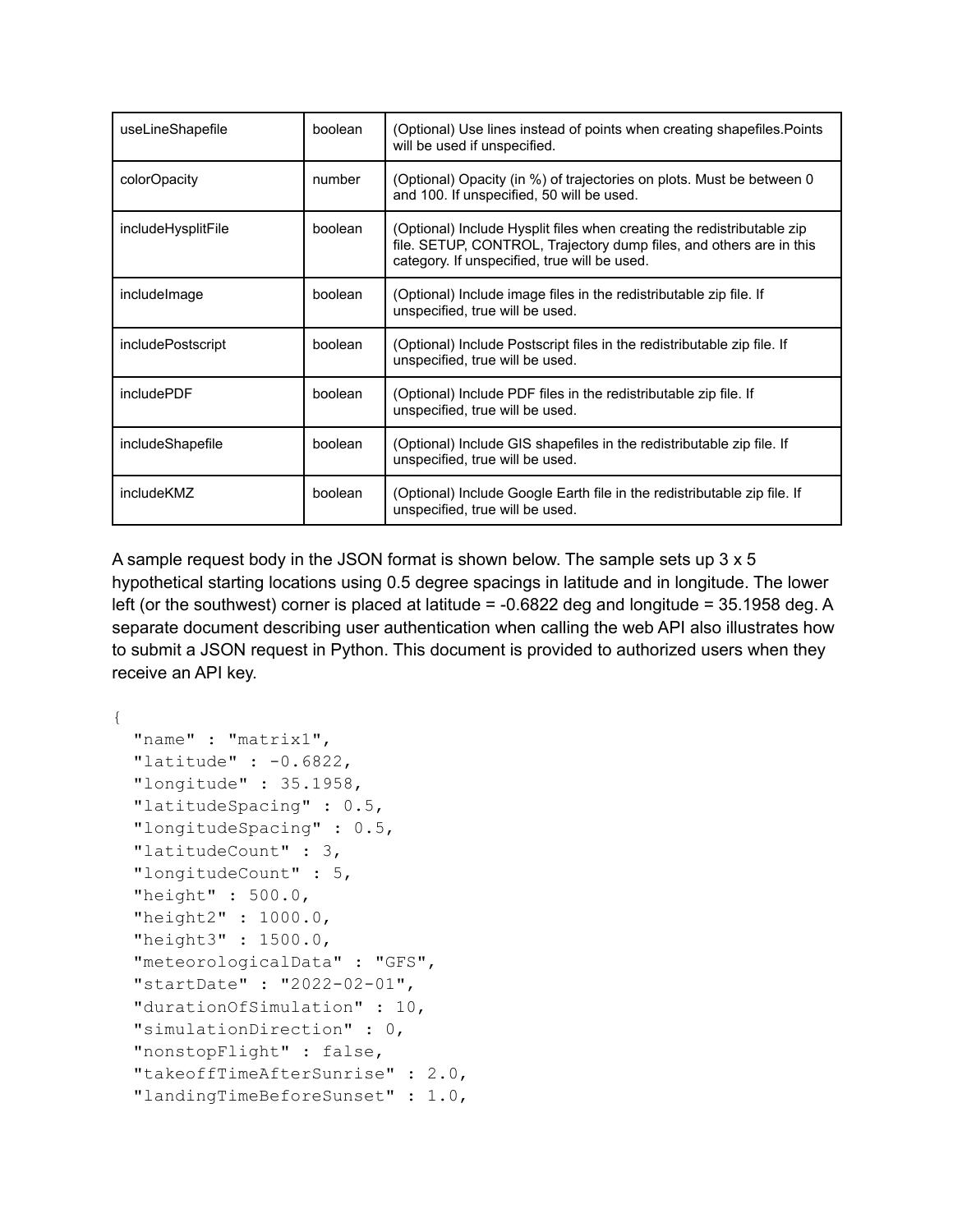```
"landUseBasedFlight" : true,
"waterFractionThreshold" : 0.8,
"maxFlightDurationInHours" : 72.0,
"minRestInHours" : 8.0,
"verticalMotion" : 4,
"trajectoryFrequencyGridSize" : 0.25,
"mapBackground" : "terrain",
"spatialPlotRadius" : 500.0,
"gisFileByDay" : true,
"gisFileByHeight" : false,
"gisFileByDayHeight" : false,
"gisFileAllTrajectoriesInOne" : true,
"useLineShapefile" : true,
"colorOpacity" : 100,
"includeHysplitFile" : true,
"includeImage" : true,
"includePostscript" : true,
"includePDF" : true,
"includeShapefile" : true,
"includeKMZ" : true
```
### 5. Checking matrix run status

}

| Endpoint        | GET/rest/v1/matrix/{MATRIX RUN ID} |                                                                                                                                                                                                                                        |
|-----------------|------------------------------------|----------------------------------------------------------------------------------------------------------------------------------------------------------------------------------------------------------------------------------------|
| Authentication  | required                           | Available to registered users.                                                                                                                                                                                                         |
| Request         |                                    | Replace { <i>MATRIX RUN ID</i> } with an actual matrix run ID.                                                                                                                                                                         |
| Request body    | not used                           |                                                                                                                                                                                                                                        |
| Response format | json or xml                        | Use the "Accept" header with application/json or application/xml.                                                                                                                                                                      |
| Response body   |                                    | Returns the statuses of the matrix run. The status may be QUEUED,<br>RUNNING, CRASHED, GRAPHICS RUNNING, GRAPHICS FAILED,<br>COMPLETED, and EXPIRED. The number of API calls and the daily limit<br>are also included in the response. |

An example output after submitting a matrix run is shown below. The run is in the RUNNING state.

```
{
 "matrixRunId":803,
 "jobName":"matrix_803",
 "status":"RUNNING",
 "dailyCounts":{
```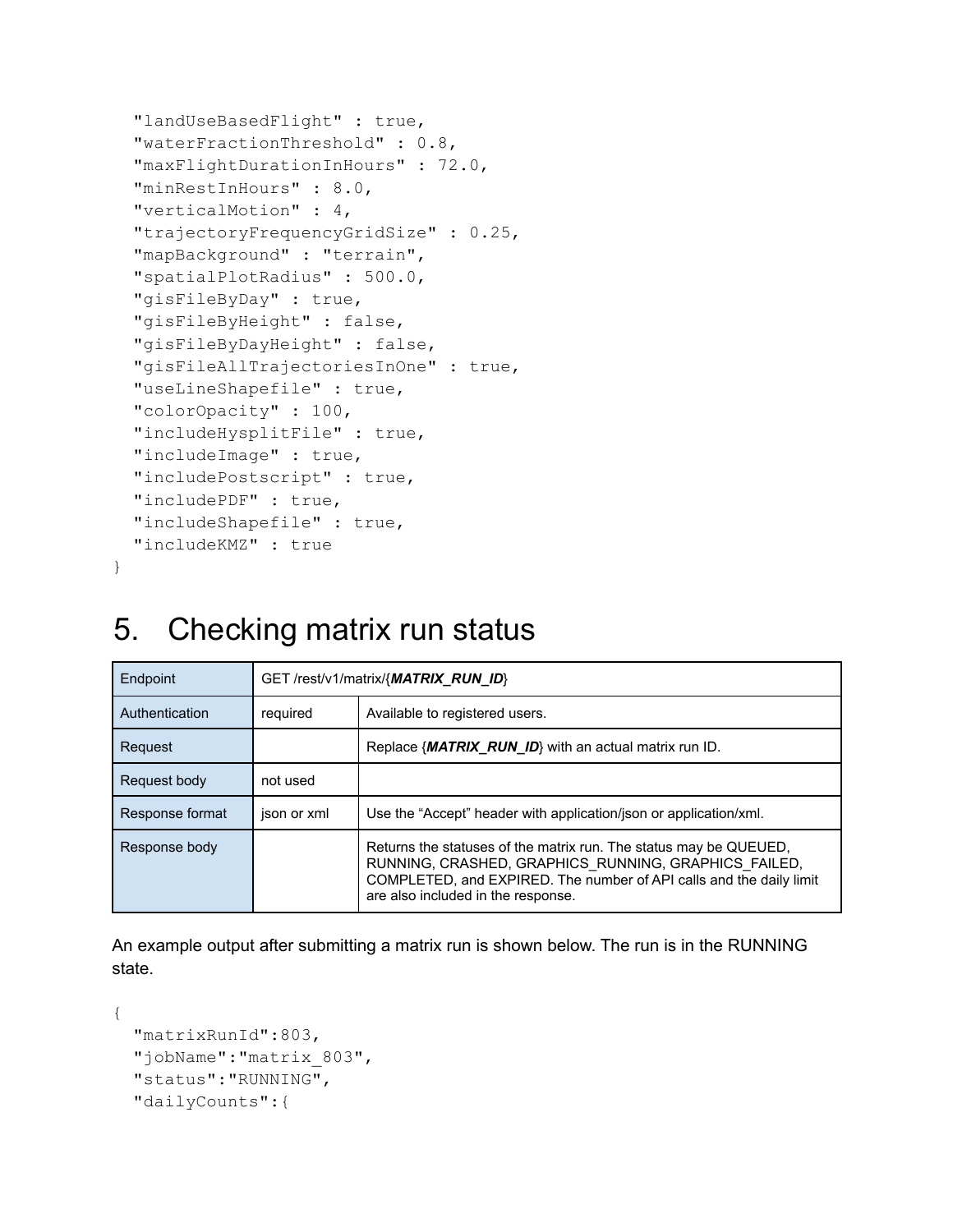```
"limit":250,
    "calls":7
  }
}
```
Another example output after the run is completed. The status is COMPLETED.

```
{
 "matrixRunId":803,
 "jobName":"matrix_803",
  "status":"COMPLETED",
 "dailyCounts":{
    "limit":250,
    "calls":9
 }
}
```
# 6. Downloading matrix run files

| Endpoint        | $GET$ /pub/{ <b>JOB NAME</b> }/{ <b>FILE NAME</b> } |                                                                                                                                                            |
|-----------------|-----------------------------------------------------|------------------------------------------------------------------------------------------------------------------------------------------------------------|
| Authentication  | not required                                        |                                                                                                                                                            |
| Request         |                                                     | Replace $\{JOB \text{ NAME}\}$ and $\{FILE \text{ NAME}\}$ with an actual job name and a<br>file name, respectively. See below for determining a job name. |
| Request body    | not used                                            |                                                                                                                                                            |
| Response format | see the note<br>on the right.                       | Automatically determined by the content of the requested file.                                                                                             |
| Response body   |                                                     | Returns the file content.                                                                                                                                  |

### 6.1. Downloading zipped file of all graphic and diagnostics of a matrix run

After a matrix run completes, a zip file is created that contains all graphics and diagnostics of the run. The API endpoint for downloading the zip file is

#### /pub/{*JOB\_NAME*}/{*JOB\_NAME*}.zip

where {*JOB\_NAME*} is to be replaced with a job name which is found in an API response.

The following Python code shows how to download a matrix run zip file: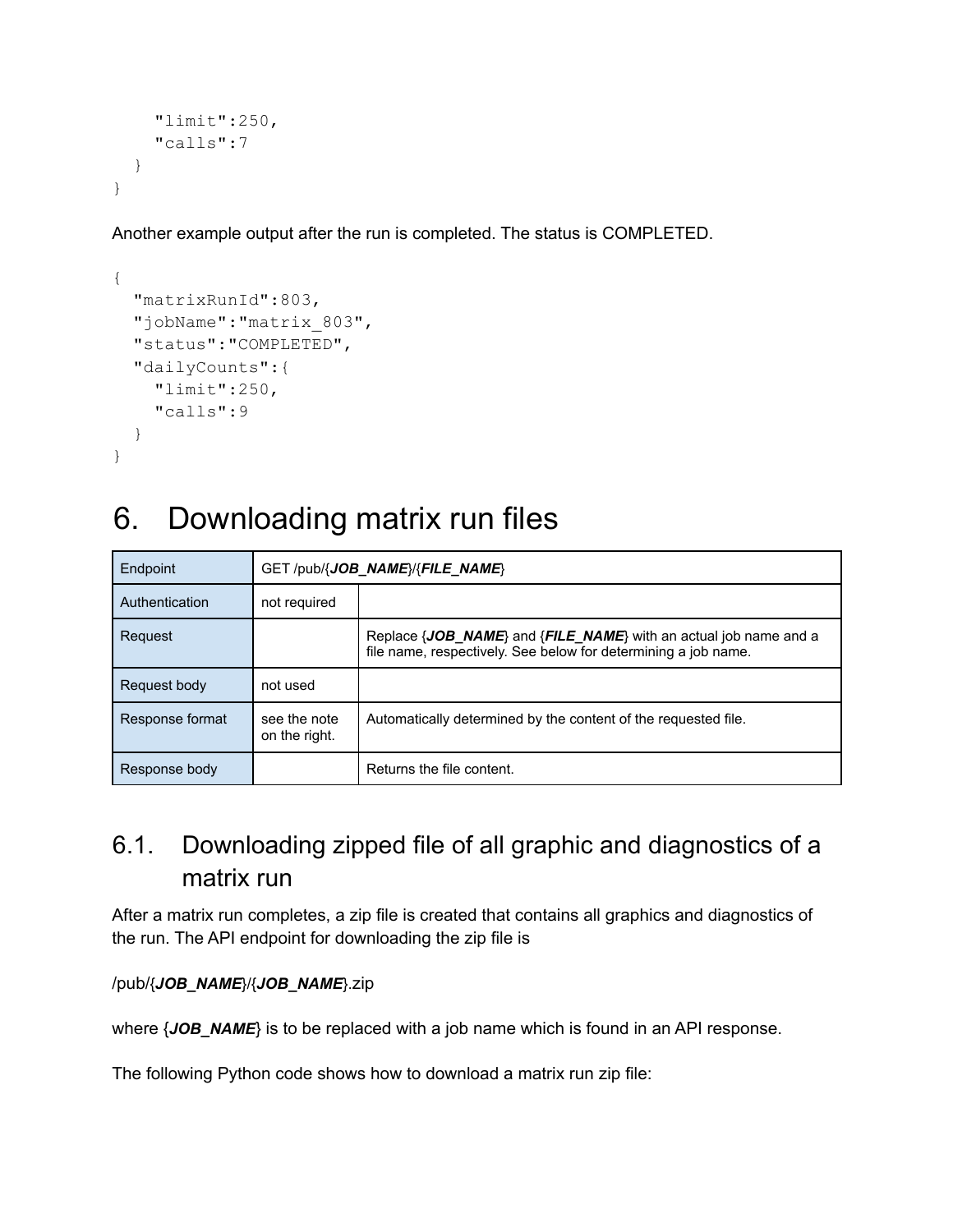```
import requests
job_name = "matrix_803"
file name = "{}}.zip".format(job name)
base_url = "https://locusts.arl.noaa.gov"
url = "\{\} /pub/\{\}/\".format(base url, job name, file name)
r = requests.get(url)
with open(file name, "wb") as f:
  f.write(r.content)
```
#### 6.2. Downloading an output file of a matrix run

When a matrix run finishes, a number of files are available for downloading. The API endpoint for downloading a file is

#### /pub/{*JOB\_NAME*}/{*FILE\_NAME*}

where {*JOB\_NAME*} and {*FILE\_NAME*} are to be replaced with a job name which is found in an API response.

The following table shows file names that are available for downloading. Note file names are case-sensitive.

| <b>File name</b>                        | <b>Description</b>                                                        |
|-----------------------------------------|---------------------------------------------------------------------------|
| {JOB_NAME}_trj_001.png                  | Trajectory plot in the PNG image format.                                  |
| {JOB_NAME}_trajplot.pdf                 | Trajectory plot in the PDF format.                                        |
| {JOB NAME} HYSPLITtraj.kmz              | Trajectory plot for the Google Earth program.                             |
| {JOB_NAME}_gis.zip                      | Trajectory plot. Zipped Geographical Information System (GIS) Shapefiles. |
| $\{JOB\_NAME\}$ freq.png                | Frequency plot in the PNG image format.                                   |
| {JOB_NAME}_freq.pdf                     | Frequency plot in the PDF format.                                         |
| {JOB_NAME}_shapefiles_traj_freq.<br>zip | Frequency plot. Zipped GIS Shapefiles.                                    |
| {JOB_NAME}_gridplot.jpg                 | Grid plot in the JPG image format.                                        |
| $\{JOB\_NAME\}$ gridplot.ps             | Grid plot in the Postscript format.                                       |
| {JOB_NAME}_toa.png                      | Time-of-arrival plot in the PNG format.                                   |
| {JOB_NAME}_toa.pdf                      | Time-of-arrival plot in the PDF format.                                   |
| {JOB_NAME}_toa_gis.zip                  | Time-of-arrival plot. Zipped GIS Shapefiles.                              |